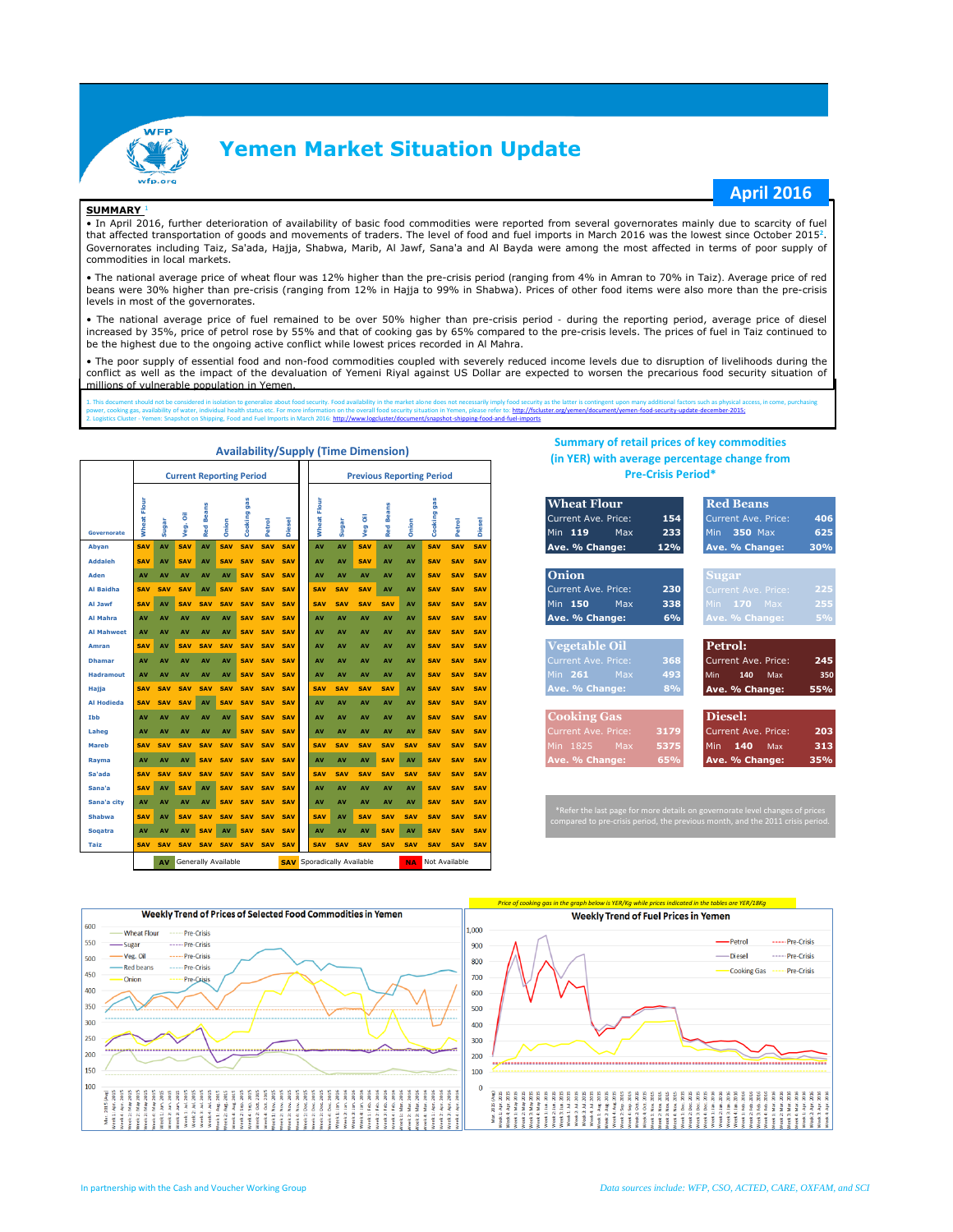# **Yemen Market Situation Update April 2016**

|                |                                                                         |             | current avg                          |                        |            |                         | Direction of Change      |                              |                |                   |                            | avg. price                         |                                  |                                                         | Direction of Chang      |                              |             |             |                        | avg. price                         |                 |                         | Direction of Chan                                  |                         |                                                       |             |             |                   | ge of current a<br>rice compared t |                  |                         | Direction of Chang           |                                                    |
|----------------|-------------------------------------------------------------------------|-------------|--------------------------------------|------------------------|------------|-------------------------|--------------------------|------------------------------|----------------|-------------------|----------------------------|------------------------------------|----------------------------------|---------------------------------------------------------|-------------------------|------------------------------|-------------|-------------|------------------------|------------------------------------|-----------------|-------------------------|----------------------------------------------------|-------------------------|-------------------------------------------------------|-------------|-------------|-------------------|------------------------------------|------------------|-------------------------|------------------------------|----------------------------------------------------|
| Market Area    | Commodity                                                               |             | Pre-Crisis<br>Σ                      | Ĕ<br>2011              | Trend<br>â | $1\,$ M                 | -Crisis<br>è             | 2011 (Yr Ave)                | Area<br>Market |                   | Σ                          | Pre-Crisis                         | hin Mc<br>Trend<br>혼             | $\frac{8}{11}$                                          | Pre-Crisis              | 2011 (Yr Ave)                | Market Area |             | $\frac{\Sigma}{1}$     | Pre-Crisis                         | 2011 (Yr Ave)   | Athin Month<br>Trend    | $\frac{1}{2}$                                      | Pre-Crisis              | 2011 (Yr Ave)                                         | Market Area |             | 1 M               | Pre-Crisis                         | έ                | Trend                   | Σ                            | 2011 (Yr Ave)<br>Pre-Crisis                        |
|                | Wheat flour (kg)                                                        | 152         | $-4%$<br>11%                         | $-5%$                  |            |                         |                          | $\overline{\mathbf{v}}$      |                | 153               | $-3%$<br>9%                | 12%                                | $-4%$                            |                                                         |                         | v                            |             | 156         | $-1\%$ 14%<br>$-5%$    |                                    | $-2%$           |                         |                                                    | ▲<br>▲                  | $\overline{\textbf{v}}$                               |             | 153         | $-1%$             | 12%<br>$-6%$                       | $-4%$            |                         |                              | ▶<br>▲                                             |
|                | Sugar (kg)<br>Veg. Oil (litre)                                          |             | 216 - 3%<br>290 -23% -15% -35%       | 1% -24%                |            |                         | $\overline{\phantom{a}}$ |                              |                | 227<br>344        | $-5%$                      | 6% -20%<br>1% -22%                 |                                  |                                                         |                         | ▼                            |             | 225<br>293  |                        | 5%<br>$-22\% -14\% -34\%$          | $-20%$          |                         |                                                    | ▼                       | v                                                     |             | 363         | 201 -11%<br>$-5%$ | 6%                                 | $-29%$<br>$-18%$ |                         |                              | ▼<br>▼                                             |
|                | Red beans (kg)                                                          | 400         | 28%<br>$0\%$                         | 43%                    |            |                         | ▲                        |                              |                | 510               | $-1\%$                     | 63%                                | 82%                              |                                                         |                         |                              |             | 400         | 0%                     | 28%                                | 43%             |                         |                                                    |                         |                                                       |             | 494         | 10%               | 58%                                | 76%              |                         |                              | ▲                                                  |
| Abyan          | Onion (kg)                                                              |             | 188 -15% -14%                        | 18%                    |            |                         |                          |                              |                |                   |                            | 338 -10% 55% 113%                  |                                  |                                                         |                         |                              |             | 150         | $-25\% -31\%$          |                                    | $-5%$           |                         |                                                    | ▼                       |                                                       | 홂           | 285         | $-7%$             | 31%                                | 80%              |                         |                              |                                                    |
|                | Petrol (Litre)                                                          | 188         | 25%<br>18%                           | 23%                    |            |                         |                          |                              |                | 333               |                            | 43% 110% 118%                      |                                  |                                                         |                         |                              |             | 150         | $0\%$                  | $-5%$                              | $-2%$           |                         |                                                    |                         |                                                       | ্ব          | 246         | $-4%$             | 55%                                | 619              |                         |                              | ▲                                                  |
|                | Diesel (Litre)                                                          |             | 188 25% 25% 26%                      |                        |            |                         | ▲                        |                              |                | 258               |                            | 8% 72% 74%                         | $\overline{\mathbf{v}}$          |                                                         |                         |                              |             | 150         | $0\%$                  | 0%                                 | 1%              |                         | ь                                                  | ь                       |                                                       |             | 198         | 2%                | 32%                                | 34%              | ▲                       |                              | $\blacktriangle$                                   |
|                | Cooking Gas (Bottle)                                                    | 2500        | 5% 30% -17%                          |                        |            |                         | ▲                        | $\overline{\mathbf{v}}$      |                |                   |                            | 4450 19% 131% 48%                  | $\overline{\phantom{a}}$         |                                                         |                         |                              |             | 2500        |                        | -5% 30% -17%                       |                 |                         |                                                    |                         | $\overline{\mathbf{v}}$                               |             |             | 2775 -15%         | 44%                                | $-8%$            | $\overline{\mathbf{v}}$ | $\overline{\mathbf{v}}$      |                                                    |
|                | Wheat flour (kg)<br>Sugar (kg)                                          | 236         | 153 - 3%<br>12%<br>$-1\%$<br>10%     | $-4%$<br>$-17%$        |            |                         | ▲<br>▲                   | $\overline{\textbf{v}}$      |                | 119               |                            | -2% -13% -26%<br>178 10% -17% -37% |                                  |                                                         |                         | ▼<br>▼                       |             | 120<br>170  |                        | 9% -12% -25%<br>$-4\% -21\% -40\%$ |                 |                         |                                                    | ▼<br>▼                  | ▼<br>$\overline{\textbf{v}}$                          |             | 151<br>209  | 9%<br>$-8%$       | 10%<br>$-2%$                       | $-6%$<br>$-26%$  |                         | ▲<br>$\overline{\textbf{v}}$ | ▲<br>$\overline{\textbf{v}}$                       |
|                | Veg. Oil (litre)                                                        |             | 413 -13%<br>21%                      | $-7%$                  |            |                         | ▲                        |                              |                | 261               |                            | -9% -23% -41%                      |                                  |                                                         |                         | ▼                            |             | 289         |                        | $-14\% -15\% -35\%$                |                 |                         |                                                    | ▼                       | v                                                     |             | 336         | $-9%$             | $-1\%$                             | $-24%$           |                         |                              | $\overline{\textbf{v}}$                            |
| Al Jawf        | Red beans (kg)                                                          | 463         | 3%<br>48%                            | 65%                    |            |                         | ь                        |                              | Í              | 413               | $-8%$                      | 32%                                | 47%                              |                                                         |                         |                              |             | 425         | 0%                     | 36%                                | 51%             |                         |                                                    |                         |                                                       |             | 390         | $1\%$             | 24%                                | 39%              |                         |                              | ▲                                                  |
|                | Onion (kg)<br>Petrol (Litre)                                            |             | 225 -16%<br>4%<br>$-5%$<br>150 - 27% | 42%<br>$-2%$           |            |                         | $\overline{\textbf{v}}$  |                              | ਕ              | 154               | 163 -10% -25%<br>$-5%$     | $-3%$                              | 2%<br>1%                         |                                                         | $\overline{\mathbf{v}}$ |                              | £<br>ਕ      | 250<br>140  | $-15\% -12\%$          | 0% 15%                             | 58%<br>$-8%$    |                         | $\overline{\textbf{v}}$                            | $\overline{\textbf{v}}$ |                                                       |             | 231         | 250 -17%<br>$-8%$ | 15%<br>46%                         | 58%<br>52%       |                         |                              | $\blacktriangle$                                   |
|                | Diesel (Litre)                                                          |             | 150 -20%<br>0%                       | 1%                     |            |                         | ь                        |                              |                | 145               | 9%                         | $-3%$                              | $-2%$                            |                                                         | ×                       | ь                            |             |             | 145 - 19%              | $-3%$                              | $-2%$           |                         | $\overline{\textbf{v}}$                            | ь                       | ь                                                     |             | 199         | 8%                | 33%                                | 34%              | ▲                       |                              | ▲<br>▲                                             |
|                | Cooking Gas (Bottle)                                                    | 1825        | $-6%$<br>$-5%$                       | $-39%$                 |            | $\overline{\textbf{v}}$ | $\overline{\mathbf{v}}$  | $\overline{\mathbf{v}}$      |                |                   | 2950 31%                   | 53%                                | $-2%$<br>$\overline{\mathbf{v}}$ |                                                         |                         |                              |             | 2500        | $-5%$                  | 30% -17%                           |                 |                         | ь                                                  |                         | $\blacktriangledown$                                  |             | 3825        | 10%               | 99%                                | 27%              |                         |                              |                                                    |
|                |                                                                         |             |                                      |                        |            |                         |                          |                              |                |                   |                            |                                    |                                  |                                                         |                         |                              |             |             |                        |                                    |                 |                         |                                                    |                         |                                                       |             |             |                   |                                    |                  |                         |                              |                                                    |
|                | Wheat flour (kg)<br>Sugar (kg)                                          | 200         | 134 -4%<br>$0\%$<br>$-7%$            | $-2\% -16\%$<br>$-29%$ |            |                         | $\overline{\phantom{a}}$ | ▼<br>$\overline{\mathbf{v}}$ |                | 209               | 143 14%<br>4%              | 5% -10%<br>$-3%$                   | $-269$                           |                                                         | ь                       | Þ<br>$\overline{\textbf{v}}$ |             | 156<br>236  | 4%                     | 6% 14%<br>10%                      | $-3%$<br>$-17%$ |                         | ▲                                                  | ▲                       | $\overline{\textbf{v}}$                               |             | 148<br>225  | 8%<br>7%          | 8%<br>5%                           | $-8%$<br>$-20%$  |                         | ▲                            | ▼<br>▴<br>$\blacktriangledown$<br>▲                |
|                | Veg. Oil (litre)                                                        |             | 293 -16% -14% -34%                   |                        |            |                         |                          |                              |                | 276               |                            | $-6\% -19\% -38\%$                 |                                  |                                                         |                         |                              |             | 370         | $-16%$                 | 8% -17%                            |                 |                         |                                                    | ▲                       | v                                                     |             | 324         | $-4%$             | $-5%$                              | $-27%$           |                         |                              | $\overline{\mathbf{v}}$                            |
|                | Red beans (kg)                                                          | 450         | 0%<br>44%                            | 60%                    |            |                         |                          |                              |                | 500               | 52%                        | 60%                                | 78%                              |                                                         |                         |                              | Hajja       | 350         | 0%                     | 12%                                | 25%             |                         |                                                    |                         |                                                       |             | 395         | $-4%$             | 26%                                | 41%              |                         |                              | ▲                                                  |
| <b>Dhamar</b>  | Onion (kg)                                                              | 188         | 33% -14% 18%                         |                        |            |                         |                          |                              |                | 181               | $-4\% -17\%$               |                                    | 14%                              |                                                         |                         |                              |             | 250         | 18%                    | 15%                                | 58%             |                         |                                                    |                         |                                                       | Та<br>Ногі  | 210         | 49%               | $-3%$                              | 32%              |                         |                              |                                                    |
|                | Petrol (Litre)                                                          | 275         | $-8%$<br>74%                         | 81%                    |            |                         | ▲                        |                              |                | 183               | 2%                         | 16%                                | 20%                              |                                                         | $\overline{\textbf{v}}$ |                              |             | 270         | $-1\%$                 | 71%                                | 77%             |                         |                                                    |                         |                                                       | द           | 250         | $-3%$             | 58%                                | 64%              | Δ                       |                              | ▲                                                  |
|                | Diesel (Litre)<br>Cooking Gas (Bottle)                                  |             | 174 -10% 16% 17%<br>3600 19%<br>87%  | 20%                    |            |                         | ▲                        |                              |                | 140               | $-2%$<br>2475 -12%         | $-7%$<br>29%                       | $-6%$<br>$-189$                  | $\overline{\mathbf{v}}$                                 |                         | ь<br>▼                       |             | 193<br>3425 | $-9%$                  | 6% 28%<br>78%                      | 30%<br>14%      |                         | $\blacktriangle$<br>$\overline{\mathbf{v}}$        |                         | ▲                                                     |             | 220         | 9%<br>2900 -19%   | 47%<br>51%                         | 48%<br>$-4%$     |                         | ▲<br>$\overline{\textbf{v}}$ | ▲                                                  |
|                |                                                                         |             |                                      |                        |            |                         |                          |                              |                |                   |                            |                                    |                                  |                                                         |                         |                              |             |             |                        |                                    |                 |                         |                                                    |                         |                                                       |             |             |                   |                                    |                  |                         |                              |                                                    |
|                | Wheat flour (kg)                                                        |             | 134 -2%                              | $-2\% -16\%$           |            |                         |                          | ▼                            |                | 151               | $-3%$                      | 10%                                | $-6%$                            |                                                         | ▲                       |                              |             | 160         | $-1\% - 17\%$          |                                    | 0%              |                         |                                                    | ▲                       |                                                       |             | 142         | $-3%$             | 4%                                 | $-11%$           |                         |                              |                                                    |
|                | Sugar (kg)<br>Veg. Oil (litre)                                          | 202<br>370  | 14%<br>-6%<br>$-3%$                  | $-299$<br>8% -17%      |            |                         | ▲                        |                              |                |                   | 206 -14%<br>296 -30% -13%  | $-4%$<br>$-339$                    | $-279$                           |                                                         |                         | v<br>v                       |             |             | 213 -10%<br>319 -21%   | $-1%$<br>-7% -28%                  | $-25%$          |                         |                                                    |                         | $\overline{\textbf{v}}$<br>v                          |             | 205<br>353  | 5%<br>$-19%$      | $-4%$<br>3%                        | $-289$<br>$-20%$ |                         |                              | $\overline{\textbf{v}}$<br>$\overline{\textbf{v}}$ |
|                | Red beans (kg)                                                          | 475         | 52%<br>0%                            | 69%                    |            |                         | ▲                        |                              |                |                   | 550 34%                    | 76%                                | 96%                              |                                                         |                         |                              |             | 450         | $0\%$                  | 44%                                | 60%             |                         |                                                    |                         |                                                       |             | 465         | $-9%$             | 48%                                | 66%              |                         |                              |                                                    |
| dqI            | Onion (kg)                                                              |             | 161 19% -26%                         | 2%                     |            |                         |                          |                              |                | 183               | 4% -16%                    |                                    | 15%                              |                                                         | ▼                       |                              |             |             | 275 -15% 27%           |                                    | 73%             |                         |                                                    |                         |                                                       | Ray         | 263         | $-5%$             | 21%                                | 66%              |                         |                              | ▲                                                  |
|                | Petrol (Litre)                                                          |             | 186 -22%<br>17%                      | 22%                    |            |                         | ▲                        |                              |                |                   | 150 - 27%                  | $-5%$                              | $-2%$                            | ▼                                                       | v                       |                              |             |             | 175 - 18%              | 11%                                | 15%             |                         |                                                    |                         |                                                       |             | 288         | $-7%$             | 82%                                | 89%              |                         | ▼                            | ▲                                                  |
|                | Diesel (Litre)<br>Cooking Gas (Bottle)                                  | 250<br>3163 | $-7%$<br>67%<br>8%<br>64%            | 69%<br>5%              |            |                         | $\blacktriangle$         |                              |                | 150<br>2800       | 0%<br>$-9%$                | 0%<br>45%                          | 1%<br>$-7%$                      | ь<br>$\overline{\mathbf{v}}$                            |                         | ▶                            |             | 2500        | 175 - 20% 17%<br>$-9%$ | 30%                                | 18%<br>$-179$   |                         | $\overline{\textbf{v}}$<br>$\overline{\textbf{v}}$ | ▲                       | ▲<br>$\overline{\mathbf{v}}$                          |             | 200<br>3500 | $-8%$<br>$-1%$    | 33%<br>82%                         | 35%<br>16%       | ь                       | $\overline{\textbf{v}}$      | ▲<br>▲                                             |
|                |                                                                         |             |                                      |                        |            |                         |                          |                              |                |                   |                            |                                    |                                  |                                                         |                         |                              |             |             |                        |                                    |                 |                         |                                                    |                         |                                                       |             |             |                   |                                    |                  |                         |                              |                                                    |
|                | Wheat flour (kg)                                                        | 165         | 0% 21%                               | 3%                     |            |                         | ▲                        |                              |                |                   | 152 -1% 11%                |                                    | $-5%$                            |                                                         | ▲                       | ▶                            |             | 148         | $-1\%$                 | 8%                                 | $-7%$           |                         | ▶                                                  | ▲                       | ▶                                                     |             | 153         | $-2%$             | 12%                                | $-4%$            |                         |                              | ▶<br>▲                                             |
|                | Sugar (kg)<br>/eg. Oil (litre)                                          | 230<br>493  | 7%<br>$-3%$<br>5%<br>44%             | $-19%$<br>119          |            |                         | ▲<br>▲                   |                              |                | 220               | $-5%$<br>394 - 18%         | 3%<br>15%                          | $-229$<br>$-119$                 |                                                         | ь<br>$\blacktriangle$   | $\overline{\textbf{v}}$<br>ь |             | 225<br>395  | $-8%$<br>$-25%$        | 5% -21%<br>16%                     | $-11%$          |                         |                                                    |                         | $\overline{\textbf{v}}$                               |             | 222<br>314  | $1\%$<br>$-14%$   | 3%<br>$-8%$                        | $-22%$<br>$-29%$ | ▼                       |                              | $\overline{\textbf{v}}$<br>$\overline{\textbf{v}}$ |
|                | Red beans (kg)                                                          | 450         | 44%<br>3%                            | 60%                    |            |                         |                          |                              |                |                   | 450 -13%                   | 44%                                | 60%                              |                                                         |                         |                              | city        | 450         | $-17%$                 | 44%                                | 60%             |                         |                                                    |                         |                                                       |             | 625         | 11%               | 99%                                | 123%             |                         |                              |                                                    |
| sa'ada         | Onion (kg)                                                              | 258         | -1% 19% 62%                          |                        |            |                         |                          |                              |                |                   | 250 12% 15%                |                                    | 58%                              |                                                         |                         |                              |             | 263         | 25% 21%                |                                    | 66%             |                         |                                                    |                         |                                                       |             | 263         | 5%                | 21%                                | 66%              |                         |                              | ▲                                                  |
|                | Petrol (Litre)                                                          | 340         | 7% 115% 123%                         |                        |            |                         | ▲                        |                              |                | 225               | -6%                        | 42%                                | 48%                              |                                                         |                         |                              |             | 231         | 15%                    | 46%                                | 52%             |                         | ▲                                                  |                         |                                                       |             | 293         | 27%               | 85%                                | 92%              |                         |                              | ▲                                                  |
|                | Diesel (Litre)<br>Cooking Gas (Bottle)                                  | 291<br>3950 | 0%<br>9% 105%                        | 94% 96%<br>31%         |            |                         | ▲<br>▲                   |                              |                |                   | 158 - 16%<br>2350 -15% 22% | 5%                                 | 6%<br>$-22%$                     | v<br>$\overline{\mathbf{v}}$<br>$\overline{\mathbf{v}}$ | ▲                       | ь<br>$\overline{\mathbf{v}}$ |             | 163<br>2475 | $-10%$<br>6%           | 8%<br>29%                          | 10%<br>$-18%$   | $\overline{\mathbf{v}}$ | $\overline{\textbf{v}}$                            |                         | $\overline{\mathbf{v}}$                               |             | 308<br>4088 | 67%<br>31%        | 106%<br>112%                       | 108%<br>36%      | ▲                       |                              | ▲                                                  |
|                |                                                                         |             |                                      |                        |            |                         |                          |                              |                |                   |                            |                                    |                                  |                                                         |                         |                              |             |             |                        |                                    |                 |                         |                                                    |                         |                                                       |             |             |                   |                                    |                  |                         |                              |                                                    |
|                | Wheat flour (kg)                                                        |             | 132 -4%                              | $-3\% -17$             |            |                         |                          |                              |                |                   | 233 -1% 70%                |                                    | 45%                              |                                                         |                         | ▲                            |             |             |                        |                                    |                 |                         |                                                    |                         |                                                       |             |             |                   |                                    |                  |                         |                              |                                                    |
|                | Sugar (kg)                                                              | 186         | $-13%$<br>$-3%$                      | $-349$                 |            |                         |                          |                              |                | 255               | $-5%$                      | 19%                                | $-109$                           |                                                         |                         | ь                            |             |             |                        |                                    |                 |                         |                                                    |                         |                                                       |             |             |                   |                                    |                  |                         |                              |                                                    |
|                | Veg. Oil (litre)<br>Red beans (kg)                                      | 313<br>483  | $-6%$<br>5%<br>54%                   | $-8\% -29\%$<br>72%    |            |                         |                          |                              |                |                   | 450 -20%<br>488 -14% 56%   | 32%                                | 2%<br>74%                        |                                                         |                         | ь                            |             |             |                        |                                    |                 |                         |                                                    |                         |                                                       |             |             |                   |                                    |                  |                         |                              |                                                    |
| <b>Soqatra</b> | Onion (kg)                                                              |             | 300 - 14%<br>38%                     | 89%                    |            |                         | ▲                        |                              |                |                   | 280 - 35% 29%              |                                    | 77%                              |                                                         |                         | ▲                            |             |             |                        |                                    |                 |                         |                                                    |                         |                                                       |             |             |                   |                                    |                  |                         |                              |                                                    |
|                | Petrol (Litre)                                                          | 250         | 25%<br>58%                           | 64%                    |            |                         | ▲                        |                              |                | 350               |                            | -8% 121% 130%                      |                                  |                                                         |                         | ▲                            |             |             |                        |                                    |                 |                         |                                                    |                         |                                                       |             |             |                   |                                    |                  |                         |                              |                                                    |
|                | Diesel (Litre)                                                          | 150         | $0\%$<br>$0\%$                       | 1%                     |            |                         |                          |                              |                |                   |                            | 313 -11% 108% 111%                 |                                  | ▼                                                       |                         |                              |             |             |                        |                                    |                 |                         |                                                    |                         |                                                       |             |             |                   |                                    |                  |                         |                              |                                                    |
|                | Cooking Gas (Bottle)<br>▼ Price decrease below normal price fluctuation |             | 4350 -32% 126%                       | 44%                    |            |                         |                          |                              |                |                   | 5375 -23% 179%             |                                    | 78%                              | v                                                       |                         |                              |             |             |                        |                                    |                 |                         | $(+/- 5%)$                                         |                         | Change from Previous Month                            |             |             |                   |                                    |                  |                         |                              |                                                    |
|                | Normal Price Fluctuation                                                |             |                                      |                        |            |                         |                          |                              |                | All Prices in YER |                            |                                    |                                  |                                                         |                         |                              |             |             |                        |                                    |                 |                         | $(+/- 10%)$                                        |                         | Change from Previous Month (1M) and Pre-Crisis Period |             |             |                   |                                    |                  |                         |                              |                                                    |
|                | Price increase above normal price fluctuation                           |             |                                      |                        |            |                         |                          |                              |                |                   |                            |                                    |                                  |                                                         |                         |                              |             |             |                        |                                    |                 |                         | $(+/- 15%)$                                        |                         | Change from Reference Year (2011)                     |             |             |                   |                                    |                  |                         |                              |                                                    |